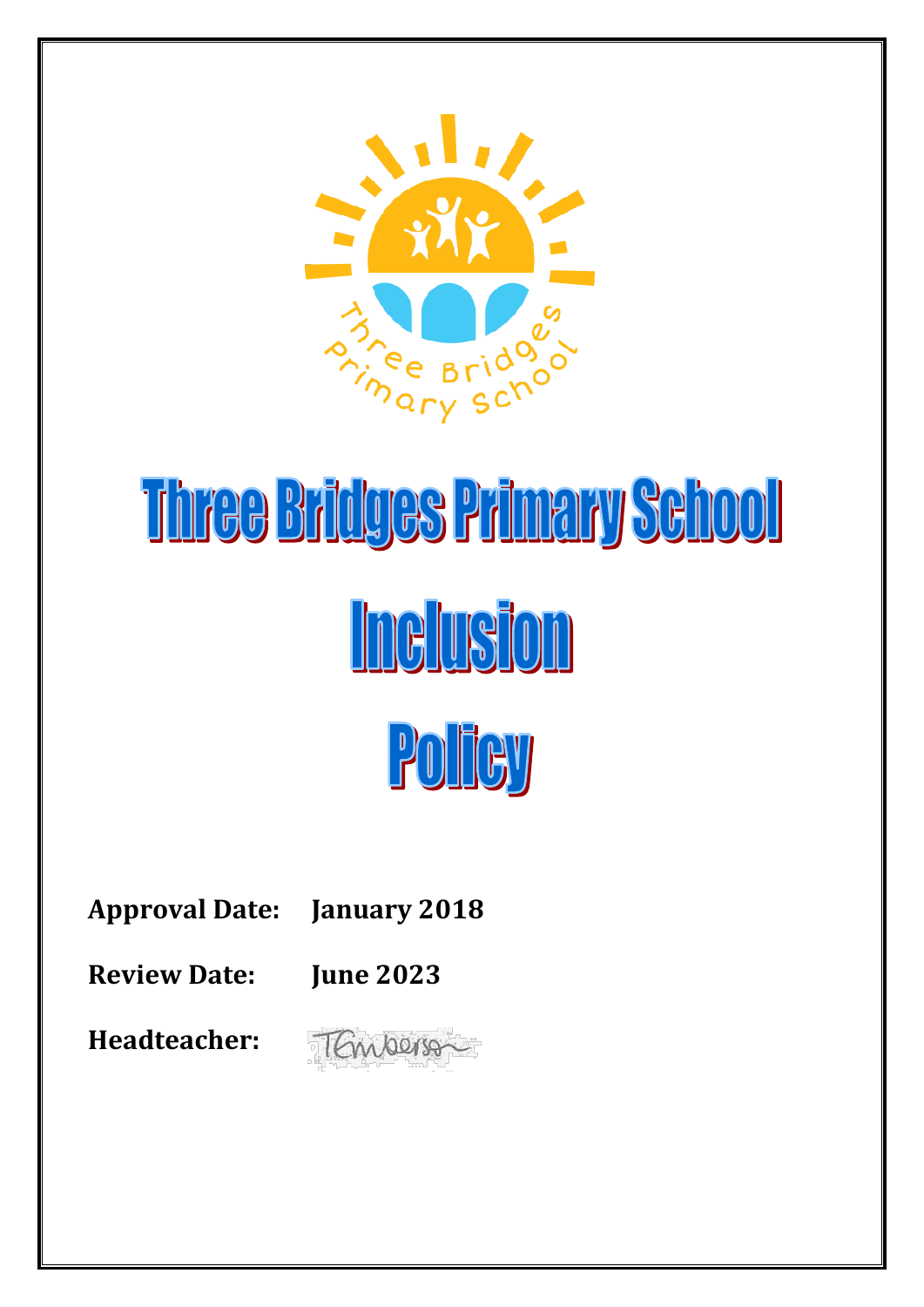At Three Bridges Primary School we are committed to removing any barriers which could impede learning, development, continuity and participation in our school.

We monitor the progress of all pupils, and pay particular attention to the provision for and achievement of different groups of children, including:

- Girls and boys,
- Minority ethnic and faith groups, travelers, asylum seekers and refugees,
- Children who have English as an additional language (EAL),
- Children who are from an ethnic minority,
- Children with special educational needs and disabilities (SEND),
- Children who are gifted and talented (G&T),
- Children who are looked after by the local authority,
- Others such as those who are sick; those who are young carers; those who are in families under stress,
- Any children who are at risk of disaffection and exclusion.

# **1. SPECIAL EDUCATIONAL NEEDS**

A child or young person has SEN if they have a learning difficulty or disability which calls for special educational provision to be made for him or her.

We define SEN in the following way:

- A significantly greater difficulty in learning than the majority of children of the same age
- A disability or physical impairment which prevents or hinders children from learning
- An emotional or behavioral difficulty that impedes the child's own learning, or that of other children.

Every teacher is a teacher of every child including those with SEN.

We work in close partnership with parents/carers who play an active and valued role in their child's education.

**We will have regard to the Special Educational Needs and Disability Code of Practice: 0 to 25 years (2014) when carrying out our duties towards all pupils with special educational needs and ensure that parents are notified of a decision by the school that SEND provision is being made for their child.**

#### **Identification & Assessment**

Teachers, the Inclusion Manager or Special Support Centre (SSC) Teacher may use observation, screening, appropriate test results and on-going assessments to identify pupils with SEND and monitor progress. Other diagnostic testing may be undertaken by the Learning Inclusion Team (including Behaviour support), Speech and Language Therapy Team or an Educational Psychologist. The school uses early screening and assessments so that suitable interventions can be implemented.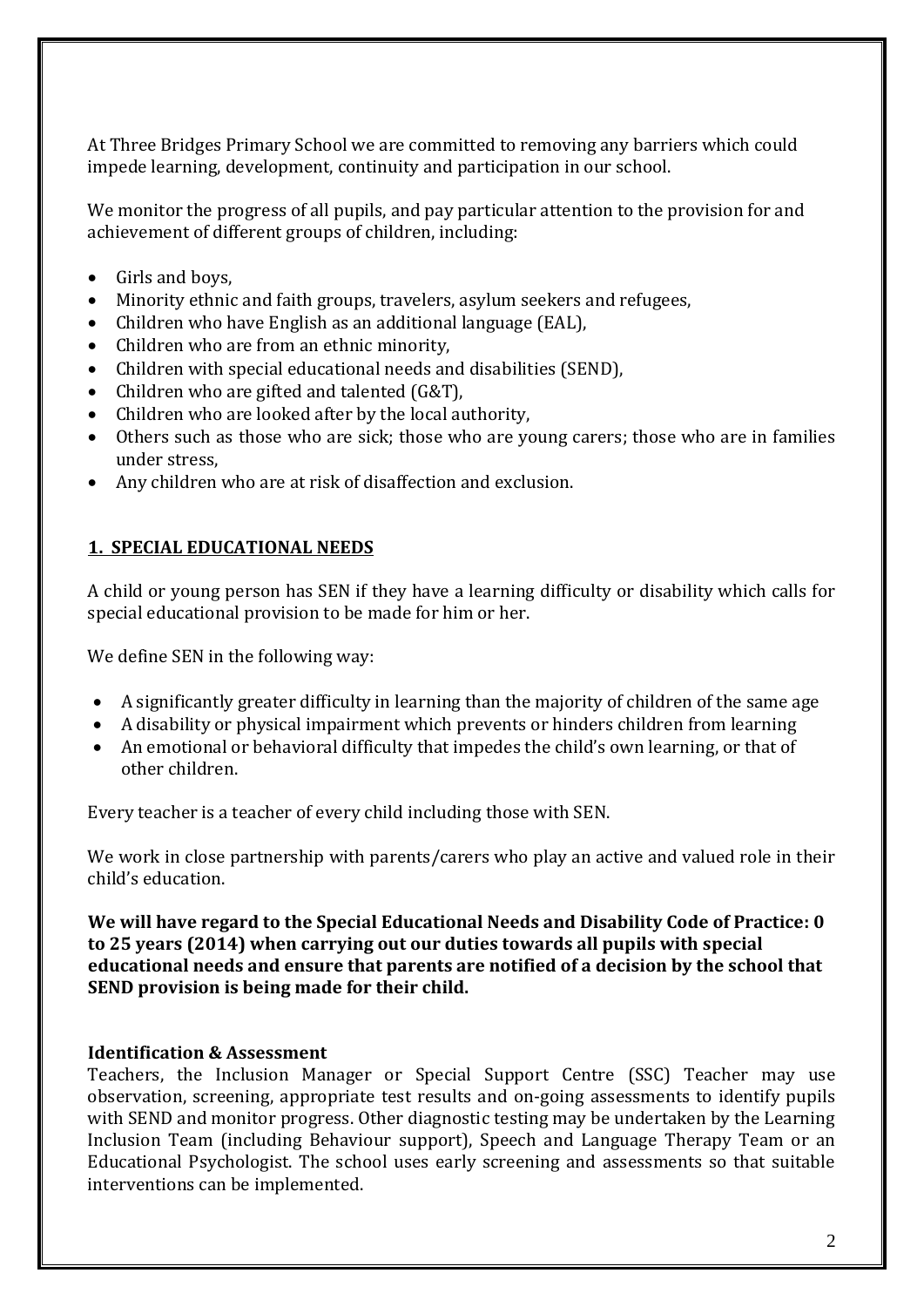Intervention is focused on ensuring that all children make at least **expected progress.** This can be defined in a number of ways and might be progress that:

 Closes the attainment gap between the child and their peers, prevents the attainment gap growing wider, is similar to that of peers from the same attainment baseline, but less than that of the majority of peers, matches or betters the child's previous rate of progress, ensures access to the full curriculum, demonstrates an improvement in self-help, social or personal skills, demonstrates improvements in the child's behaviour.

# **Provision for children with SEND**

At Three Bridges Primary School we use the 'Graduated Response Approach' as a monitoring tool to ensure that all pupils receive appropriate provision according to need. It can be used to:

- To break down the three stages of provision (universal, targeted and identified SEND) to further refine the graduated approach
- To assess all pupils against the five stages to ensure appropriate provision
- To check the accuracy of the school's SEND Register
- To outline and communicate expectations for different stages of provision
- To provide early intervention to prevent pupils from developing a special educational need
- To clarify provision where lack of progress for individual pupils is causing concern
- To ensure that additional support is time limited and rooted in a Cycle of Assess Plan Do Review, in line with the SEND Code of Practice.
- To ensure that all pupils are monitored closely and no pupil 'falls through the net'.

Universal support is differentiated and personalised quality first teaching. This will meet the individual needs of the majority of children and young people. Some children need educational provision that is additional to or different from this. Targeted support is catch up programmes for children who have fallen behind but do not have SEND, and Identified support consists of short term, focused interventions for children with SEND. Within the 'Graduated Response Approach' model we identify appropriate interventions for our children. Identified support may be implemented by the class teacher, teaching assistant, SENTA, SSC Teacher or the Inclusion Manager. Interventions are monitored to ensure effective provision.

Where a pupil is identified as having SEND we will put special educational provision in place. This SEND support will take the form of a four-part cycle: assess, plan, do, review.

The initial triggers for intervention will be concern, underpinned by evidence, about a child who despite receiving differentiated learning opportunities makes:

- Little or no progress even when teaching targets a child's identified area of weakness,
- Shows signs of difficulty in developing in one or more curriculum areas,
- Presents persistent emotional or behavioural difficulties which are not improved by the behaviour management techniques usually employed in the school (see Behaviour Policy),
- Has sensory or physical problems and continues to make little or no progress,
- Has communication and/or interaction difficulties and continues to make little or no progress despite the provision of a differentiated curriculum.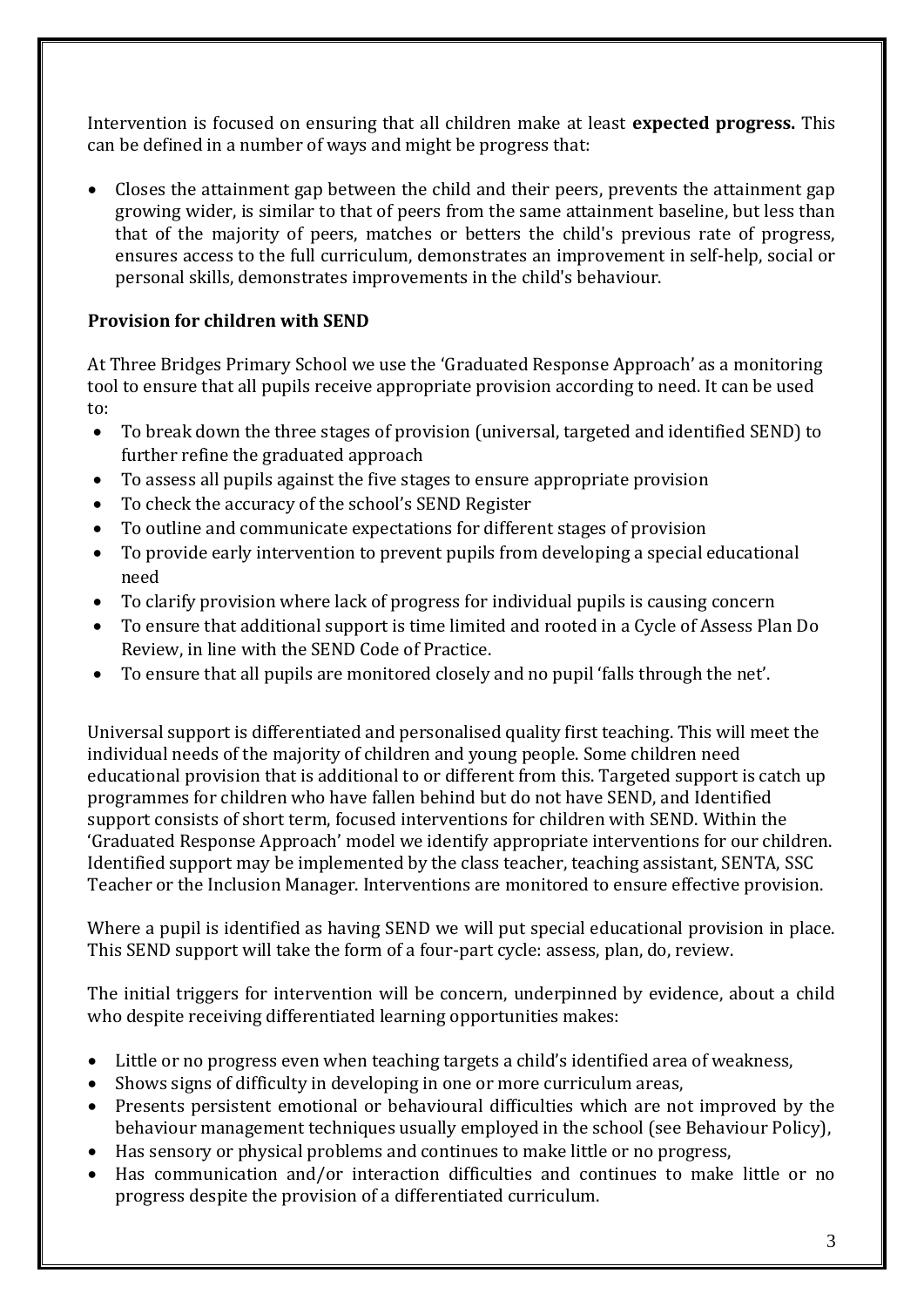At this level children will be highlighted for group interventions through a provision map.

Following the four-part cycle, if, despite receiving individualised support, the child:

- Continues to make little or no progress in specific areas over a long period,
- Continues working at National Curriculum levels substantially below that expected of children of a similar age,
- Continues to have difficulty in developing literacy and mathematics skills,
- Has emotional or behavioural difficulties which substantially and regularly interfere with the child's own learning or that of the class group, despite having an individualised behaviour management programme,
- Has sensory or physical needs and requires additional specialist equipment or regular advice or visits by a specialist service,
- Has on-going communication or interaction difficulties that impede the development of social relationships and cause substantial barriers to learning.

The child will then have an Individual Learning Plan (ILP) or an Individual Behaviour Plan (IBP). Where necessary external support services will provide information for the child's new ILP/IBP. The new strategies within the ILP/IBP will, wherever possible, be implemented in the child's normal classroom setting.

# **Interventions may include the following:**

- Different learning materials or special equipment,
- Some group or individual support,
- Access to LEA support services for one off or occasional advice on strategies or equipment e.g. Locality Planning and Review Meetings (PARM) with Inclusion Managers/SENCos and a member of the Learning Inclusion Team
- Assessment and intervention from outside agencies or other professionals (in consultation with parents).

# **Individual Learning Plans and Individual Behaviour Plans**

Strategies to enable the child to progress will be recorded in an Individual Learning Plan (ILP). The ILP is a working document following the four part cycle of Assess. Plan, Do, Review (or Graduated Response) which is co-constructed by class teachers, the Inclusion team, children and their parents. The ILP will identify some of the child's specific learning differences and identify strategies to accommodate them. Progress will be reviewed against individual baselines each term.

The ILP will include:

- The quality first teaching strategies to be used, which may take account of individual learning styles or strengths and weaknesses,
- The provision to be put in place.
- Views of parents, carers and children,
- Assessment data sections to provide quantitative baselines and progression
- Impact review section will provide qualitative assessment of strategies and provision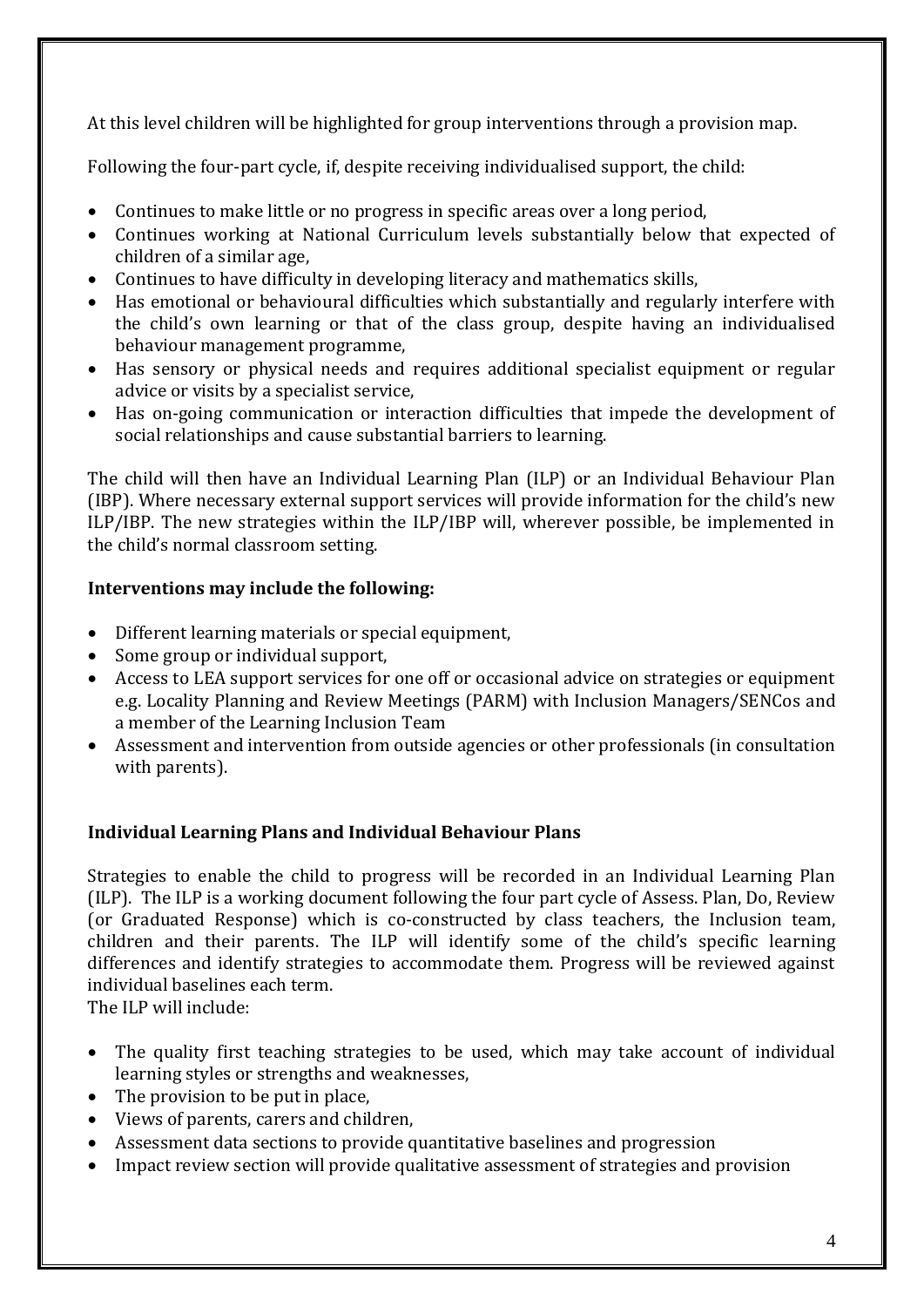Some children will have an Individual Behaviour Plan (IBP) or a simple behaviour contract if their needs are linked more closely to behaviour rather than learning. The IBPs may include the following areas:

- Proactive interventions to prevent risks.
- Early interventions to manage risks.
- Reactive interventions to respond to adverse outcomes (Flight/ Flight)
- $\sim$  A copy of every ILP/ IBP in each class must be kept by the class teacher in their Class File on the Shared Drive for them and their LSA to refer to.
- $\sim$  0ne staff meeting is made available each term for assessing and reviewing the ILPs/ IBPs. Class teachers need to make sure that they have the necessary data to allow them to review their ILP/ IBP then pass them on to the SSC teachers/ Inclusion Manager as appropriate. The Class teacher will then meet with parents/carers to discuss and complete the ILP.
- $\sim$  Occasionally the Inclusion Manager may ask the class teacher to review an ILP/IBP early, for example, if we need to discuss a child at a meeting or for an EHCP application.

When ILPs are written make sure that:

- All provision and quality first teaching strategies are included
- They are used as active/working documents showing continuous evidence of annotated response to strategies and provision (formative assessment) to be surmised at the two subsequent review sessions (summative assessment)
- The Specific Learning Differences Checklist/ Boxall and assessment data is up to date,
- All parents/ carers, children, class teachers and the Inclusion Manager sign a copy of the ILP each time it is generated/ reviewed
- All parents/ carers and children must receive a copy of each ILP as it is generated and reviewed throughout the year

When IBPs are written please ensure that:

- They follow the agreed school format. Class teacher talks through the IBP with the parents,
- All parents, class teachers and the Inclusion Manager sign a copy of the new IBP and that this is then put in the child's folder (stored in the SEN cupboard),
- All parents are given a copy of the new IBP.

# **Education Health Care Plans (EHCP)**

The majority of children and young people with SEN or disabilities will have their needs met within local mainstream early years settings, schools or colleges. Some children and young people may require an EHC needs assessment in order for the local authority to decide whether it is necessary for it to make provision in accordance with an EHC plan. The purpose of an EHC plan is to make special educational provision to meet the special educational needs of the child or young person, to secure the best possible outcomes for them across education, health and social care and, as they get older, prepare them for adulthood. If the child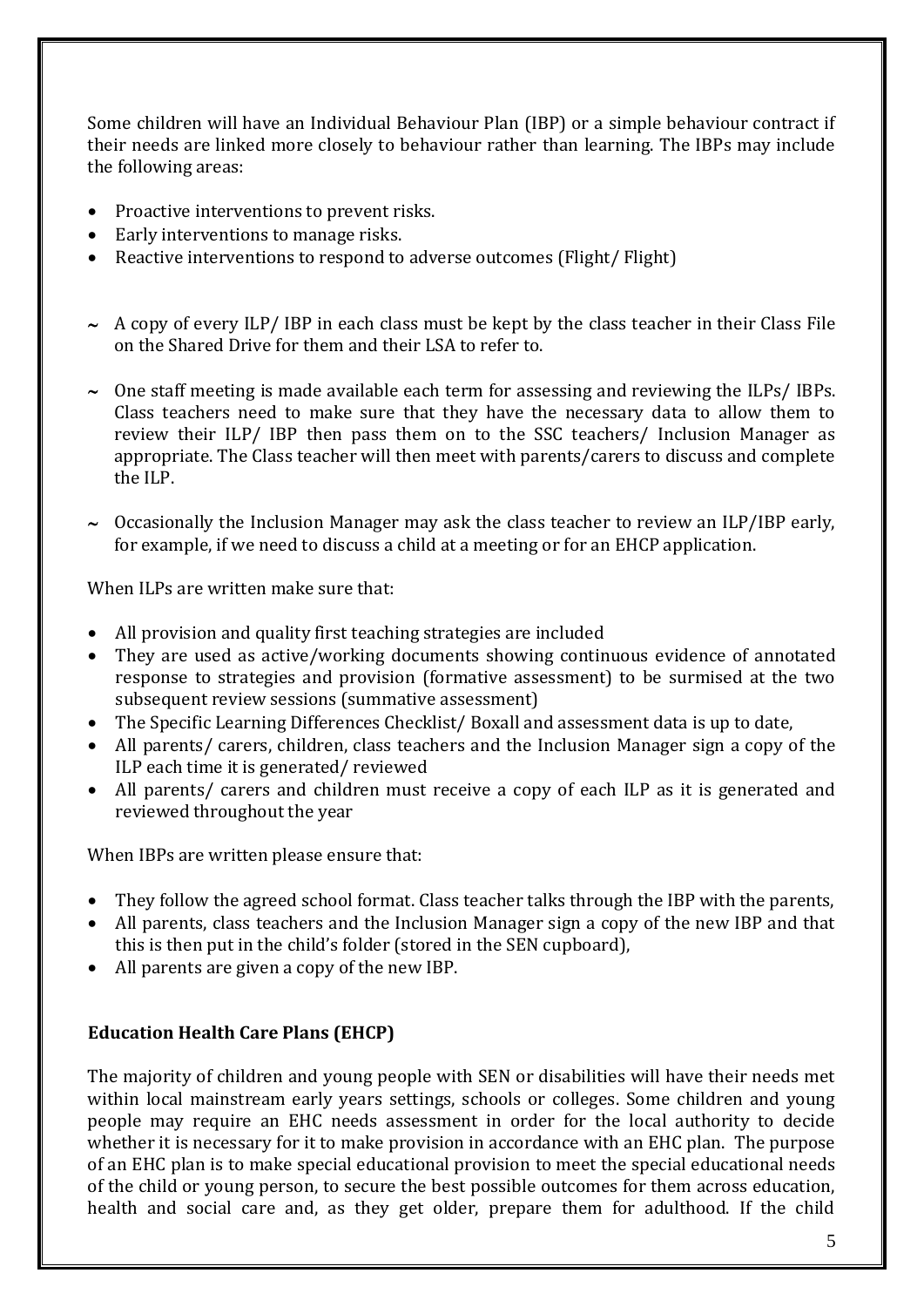continues to demonstrate significant cause for concern, a request for an Education Health Care Plan (EHCP) will be made to the Local Authority. A range of written evidence about the child will support the request.

## **Annual Review of an EHCP for Special Educational Needs and Disability**

EHCPs are reviewed annually with the parents, the school, relevant professionals such as speech therapists, and the pupil where appropriate. Those involved will be invited to consider whether any amendments need to be made to the EHCP.

# **2. SUPPORT FOR CHILDREN WITH EAL**

We aim to ensure that all EAL pupils are able to:

- Use English confidently and competently,
- Use English as a means of learning across the curriculum,
- Where appropriate, make use of their knowledge of other languages.

# **Key Principles**

- Language develops best when used in purposeful contexts across the curriculum,
- Effective use of language is crucial to the teaching and learning of every subject,
- Staff have a crucial role in modelling uses of language,
- All pupils have entitlement to the National Curriculum,
- A distinction is made between EAL and Special Educational Needs,
- Language is central to our identity. Therefore, staff need to be aware of the importance of pupils' home languages and to build on their existing knowledge and skills,
- Many concepts and skills depend on and benefit from well-developed home language and literacy which enhances subsequent acquisition of English,
- All languages, dialects, accents and cultures are equally valued.

# **Teaching and Learning**

- Classroom activities are carefully structured and focused to take account of the range of purposes and audiences,
- Classroom activities have clear learning objectives and appropriate support and resources are deployed to ensure that pupils are able to participate in lessons. Staff review groupings and setting arrangements to ensure that EAL children have access to strong English language peer models. Children are supported by the EAL assistant where needed.

# **Strategies**

- Additional adult support,
- Group work,
- Enhanced opportunities for speaking and listening,
- Effective role models of speaking, reading and writing,
- Additional verbal support-repetition, alternative phrasing, peer support,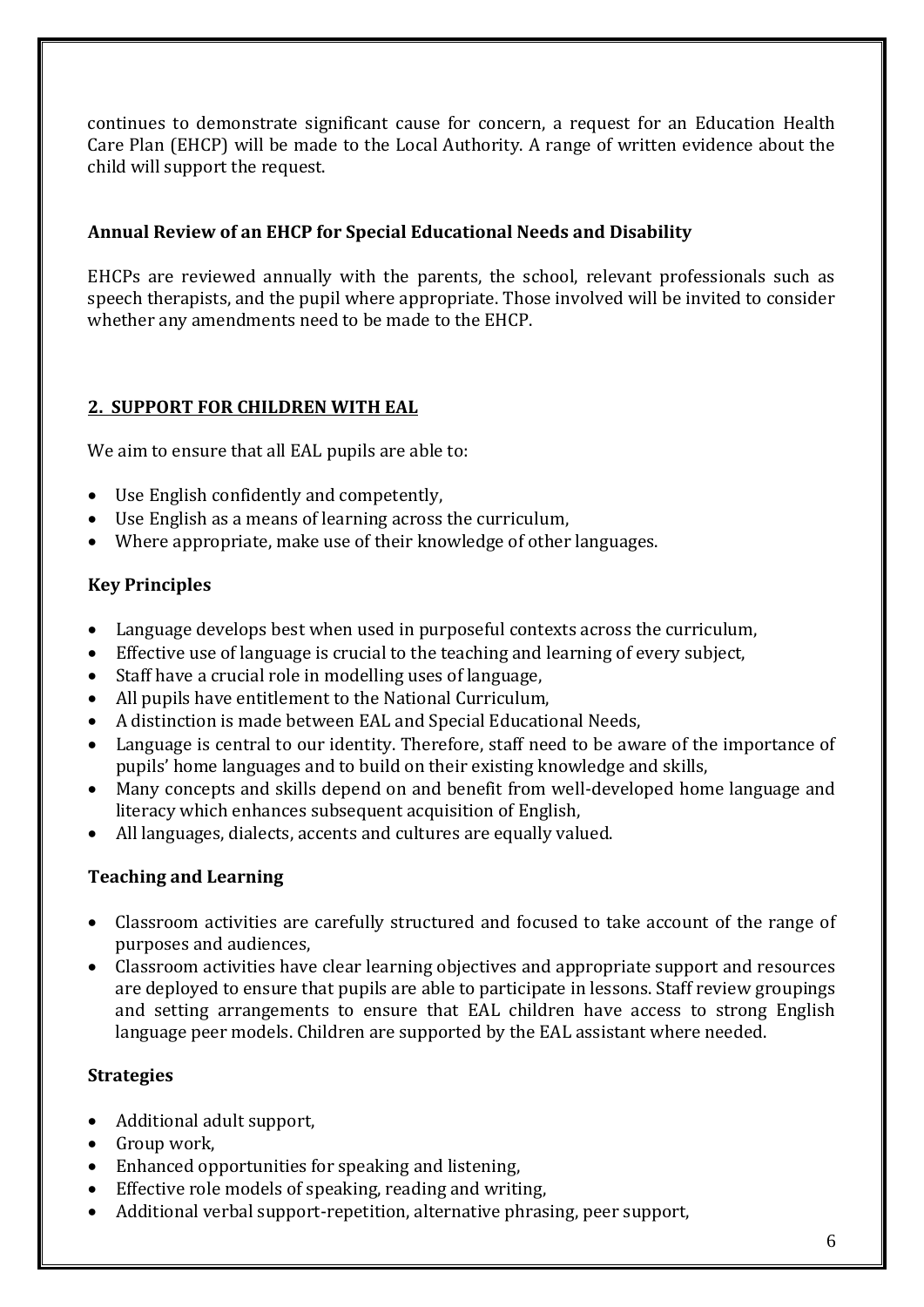- Additional visual support, e.g. posters, objects, non-verbal clues, pictures, demonstration, use of gesture, etc.,
- Bilingual resources, e.g. dictionaries, bilingual staff/pupils, texts,
- Opportunities for role play,
- Opportunities are taken to focus on the cultural knowledge explicit or implicit in texts
- Where possible, learning progression moves from concrete to abstract,
- Further support for pupils' language development is provided outside the formal curriculum, e.g. in assemblies, after school clubs, etc.
- Language of the term
- Young Interpreters Scheme

#### **Planning, Monitoring and Evaluation**

Information is gathered about:

- The pupils' linguistic background and competence in other languages,
- The pupils' previous educational and schooling experience,
- The pupils' family and biographical background.

The pupils' level of English is identified with reference to A Language In Common: Assessing English as an Additional Language. Staff regularly observe, assess and record information about pupils' developing use of language using the schools EAL/Black & Minority Ethnic pupils assessment records.

#### **Assessment and Record Keeping**

- Staff have regular liaison to discuss pupil progress, needs and targets,
- The school will ensure that all EAL pupils have access to statutory assessments, making full use of special arrangements including first language assessment/support where appropriate,
- Assessment methods are checked for cultural bias and action is taken to remove any bias that is identified,
- The school analyses EAL pupil achievement and regularly evaluates the effectiveness of additional support provided in terms of pupil progress,
- Pupil progress is recorded in the individual child's assessment booklet. It is also recorded on individual EAL assessment records for S & L, Reading and Writing until the children are working within N.C. KS1 level. Once children reach this level they continue to be monitored through assessment data and supported accordingly.

#### **Resources**

- Resources on which Reading and Writing activities may be based are monitored for cultural accessibility,
- Displays and resources reflect linguistic and cultural diversity,
- Assessment materials use images and texts which are appropriate for all pupils.

# **Parents/Carers and the Wider Community**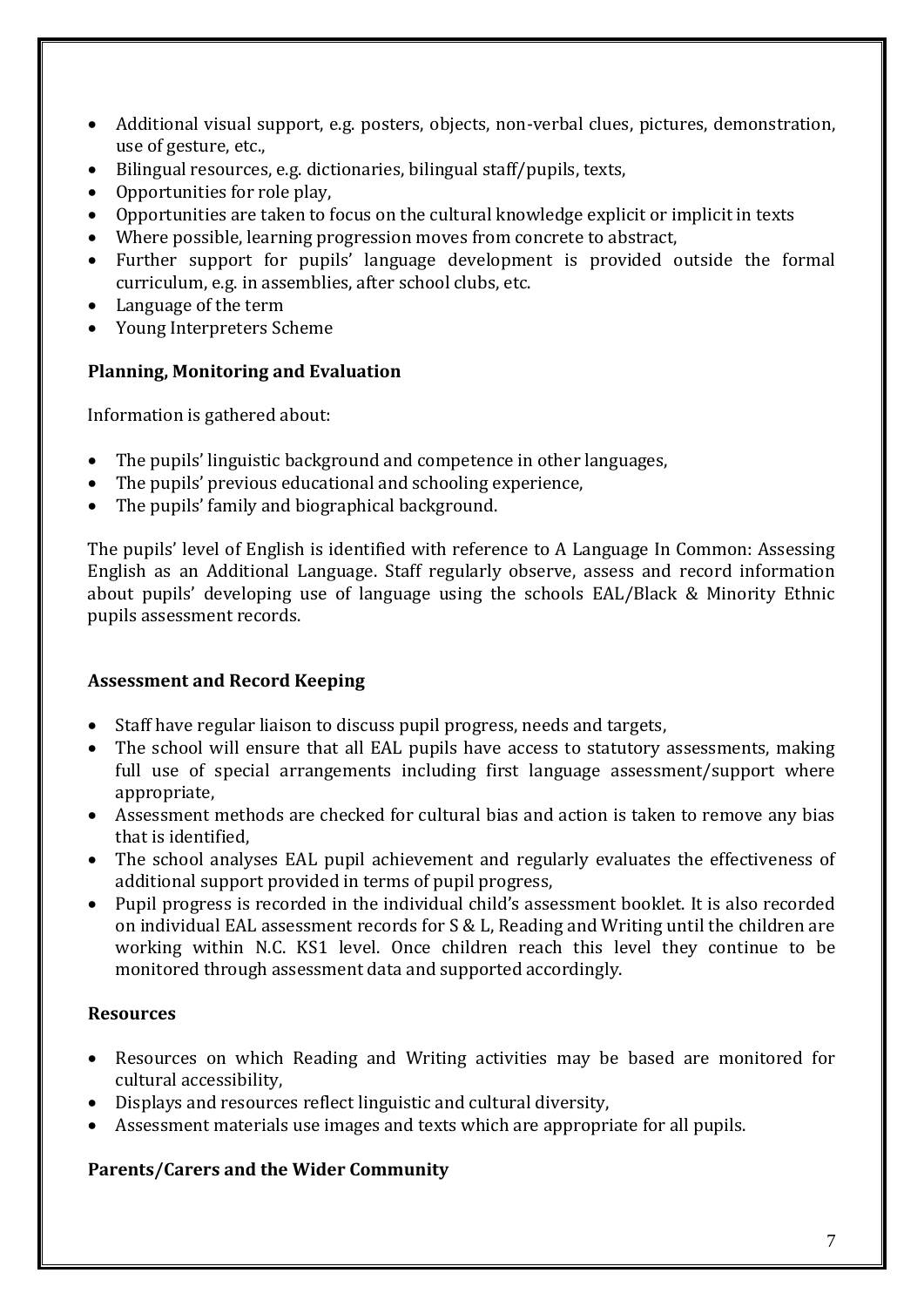- We provide a welcoming admission process for the induction, assessment and support of pupils new to the school and their families/carers,
- We take account of parents/carers linguistic, cultural and religious backgrounds when planning the curriculum and developing home-school links,
- We aim to ensure that our written and spoken communication with families and with the community is effective through the use of plain English, translators and interpreters, as appropriate,
- We aim to work closely with members of the wider community to support our EAL pupils.

# **3. ABLE PUPILS AND GIFTED AND TALENTED PUPILS**

# **Definitions**

Able pupils refer to pupils who are working or have the potential to work ahead of their peers. This term includes pupils who are able across the curriculum as well as those who are highly able in one or more particular areas.

Gifted and talented children are those whose abilities are very well developed or are a long way in advance of their peer group. These children will show a particular flair, talent or aptitude within one of the following areas:

- High intellectual ability (for example achieving above average in test results/ assessments),
- Physical talent,
- Mechanical ingenuity ( D.T. or construction),
- Visual/performing talents (art, music, drama),
- Creativity ("what if..?", imaginative thinking),
- Social/leadership skills.

#### **Identification**

- Information from data and teacher assessment- see assessment for learning policy,
- Use of open-ended investigations and creative activities,
- Provision of classroom activities to enable pupils to show skills and talents,
- Teacher observations and nomination.
- Information from parents (see parent consultation notes),
- Use of outside agencies e.g. Educational Psychologist, etc.

#### **Provision**

- Ability grouping,
- Planning for differentiation,
- Ouestioning techniques,
- Extension activities to encourage thinking at a higher level e.g. challenge corners, extension activities, games or puzzles,
- Clubs (ICT, football, tennis, dance, clay, gardening, cookery, craft, country dancing, gymnastics),
- Locality G & T Programme.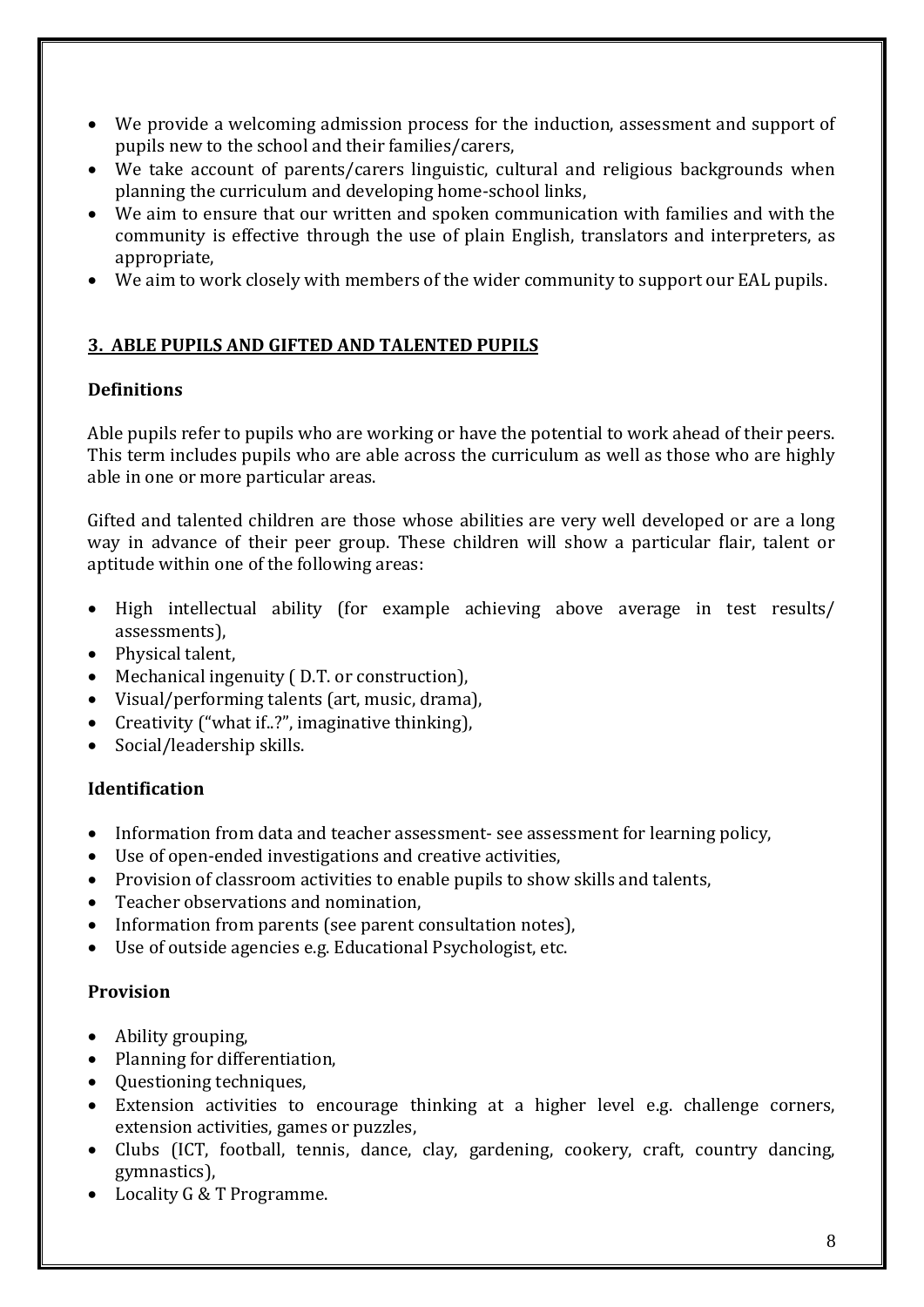# **INCLUSION: Roles and Responsibilities**

# **The Governing Body work together with the Senior Leadership Team to develop:**

- The school's general policy and approach to provision for children with SEND,
- Ensure the appropriate staffing and funding arrangements and maintaining a general overview of the school's work,
- Monitoring the school's work on behalf of children with SEND. The Inclusion governor and the Quality of Teaching Committee undertake this on behalf of the full governing body.

# **The Headteacher: Roles and Responsibilities**

- The day to day management of all aspects of the school's work, including provision for children with additional needs,
- Monitoring SEND within school,
- Keeping the governors and staff fully informed of issues and provision in regard to SEND,
- Ensuring the Inclusion Policy is implemented**.**

# **The Inclusion Manager: Roles and Responsibilities**

- The day to day operation of the Inclusion policy and for co-ordinating provision for pupils with SEND,
- Guiding the work of Special Needs Learning Support Assistants, the EAL assistant, PSA and SSC staff through planned intervention in relation to targets identified on planning, through assessments, ILPs and IBPs.
- Helping to determine the strategic development of the Inclusion policy with the Senior Leadership Team and governors,
- Advising and liaising with teaching and non-teaching colleagues,
- Contributing to INSET and keeping all staff informed of new developments or initiatives relating to children with additional needs,
- Liaison with Outside Agencies,
- Collation of documentation relating to pupils with additional needs,
- Monitoring SEND provision within classes,
- Co-ordinating the information required for EHCPs,
- Identifying and co-ordination of CPD.
- The designated link person for all SEND, EAL and G&T children is Lucy Monnery Inclusion Manager.

# **Class Teachers: Roles and Responsibilities**

The class teacher is responsible for the progress of every child in their class including those children with SEND.